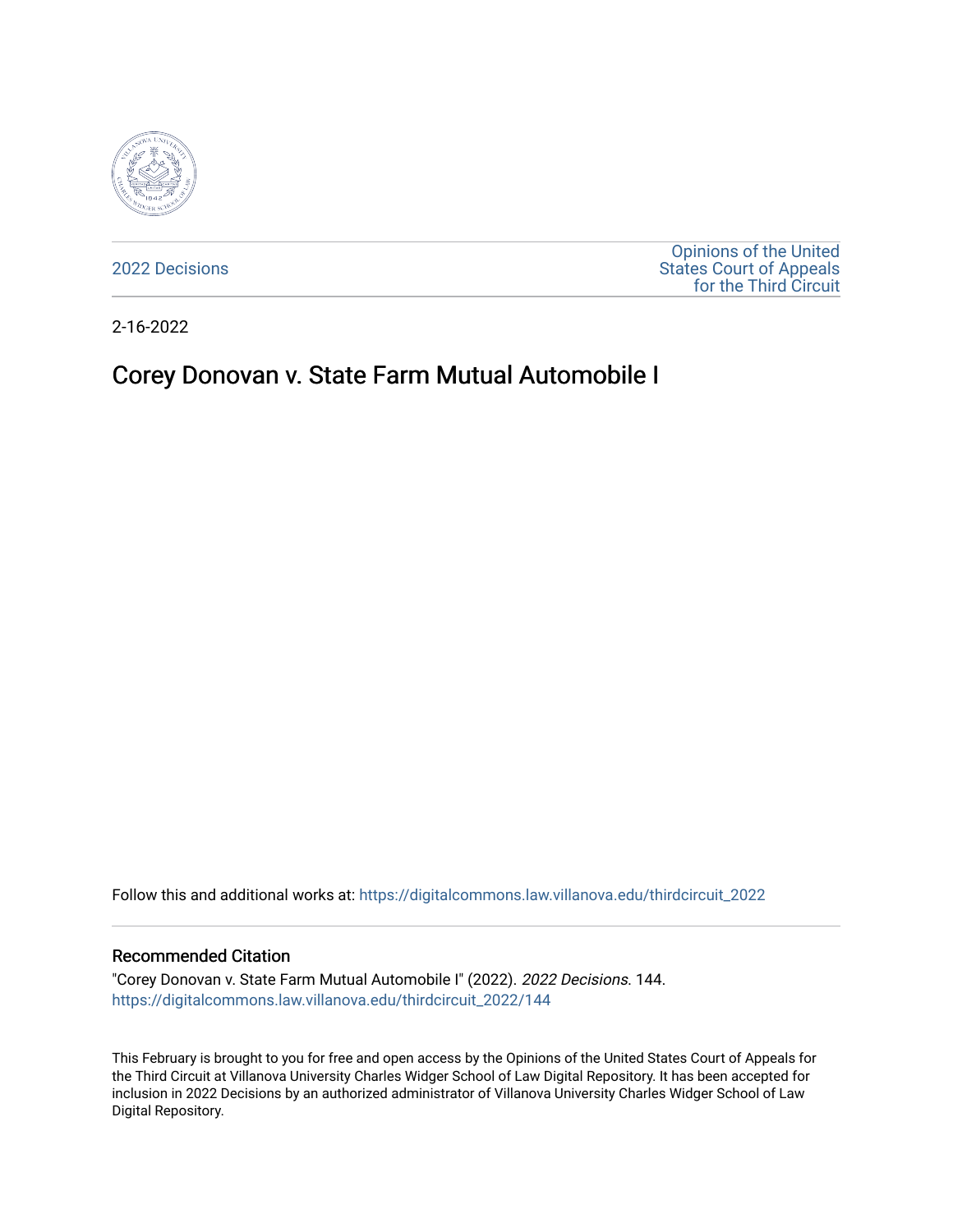#### NOT PRECEDENTIAL

### UNITED STATES COURT OF APPEALS FOR THE THIRD CIRCUIT

**\_\_\_\_\_\_\_\_\_\_\_\_\_\_\_\_**

No. 19-2733 **\_\_\_\_\_\_\_\_\_\_\_\_\_\_\_\_**

### COREY DONOVAN; LINDA DONOVAN

v.

# STATE FARM MUTUAL AUTOMOBILE INSURANCE COMPANY,

Appellant

Appeal from the United States District Court for the Eastern District of Pennsylvania (D.C. Civil Action No. 2-17-cv-03940) District Judge: Honorable Gerald A. McHugh **\_\_\_\_\_\_\_\_\_\_\_\_\_\_\_\_**

**\_\_\_\_\_\_\_\_\_\_\_\_\_\_\_\_**

Submitted Under Third Circuit L.A.R. 34.1(a) May 26, 2020

Before: AMBRO, HARDIMAN, and RESTREPO, Circuit Judges

(Opinion filed: February 16, 2022)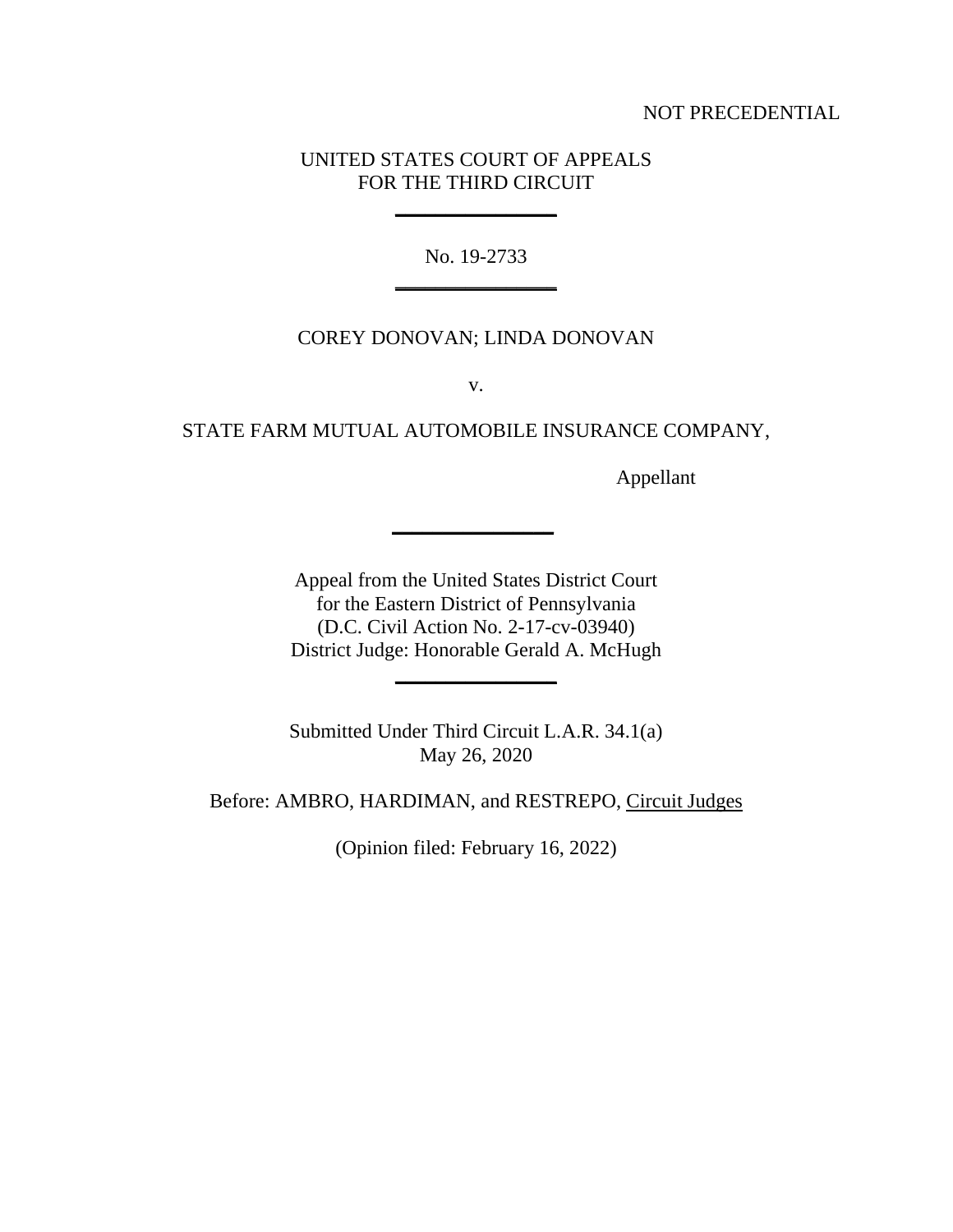# OPINION\* **\_\_\_\_\_\_\_\_\_\_**

**\_\_\_\_\_\_\_\_\_\_**

#### AMBRO, Circuit Judge.

Corey Donovan was seriously injured while driving his motorcycle. He collected from the driver of the other vehicle involved in the accident and from his own motorcycle insurance. But these payments did not cover his medical expenses. So Corey also tried to collect on insurance State Farm Mutual Automobile Insurance Company had issued to Linda Donovan, Corey's mother with whom he lived. State Farm denied the claim. The Donovans and State Farm dispute whether, under Pennsylvania insurance law, Linda waived inter-policy stacking for underinsured motorist coverage.

Before proceeding, some background on insurance may be helpful. Underinsured motorist coverage provides benefits "when a third-party tortfeasor injures or damages an insured and the tortfeasor lacks sufficient insurance coverage to compensate the insured in full." *Gallagher v. GEICO Indem. Co.*, 201 A.3d 131, 132 n.1 (Pa. 2019). That is what happened here. "'Stacking' refers to the practice of combining the insurance coverage of individual vehicles to increase the amount of total coverage available to an insured." *Id.* There are two types of stacking. Intra-policy stacking is the aggregation of the coverage limits on multiple vehicles covered under a single policy—even though not all vehicles are involved in the accident or occurrence. For example, if a two-vehicle

<sup>\*</sup> This disposition is not an opinion of the full Court and pursuant to I.O.P. 5.7 does not constitute binding precedent.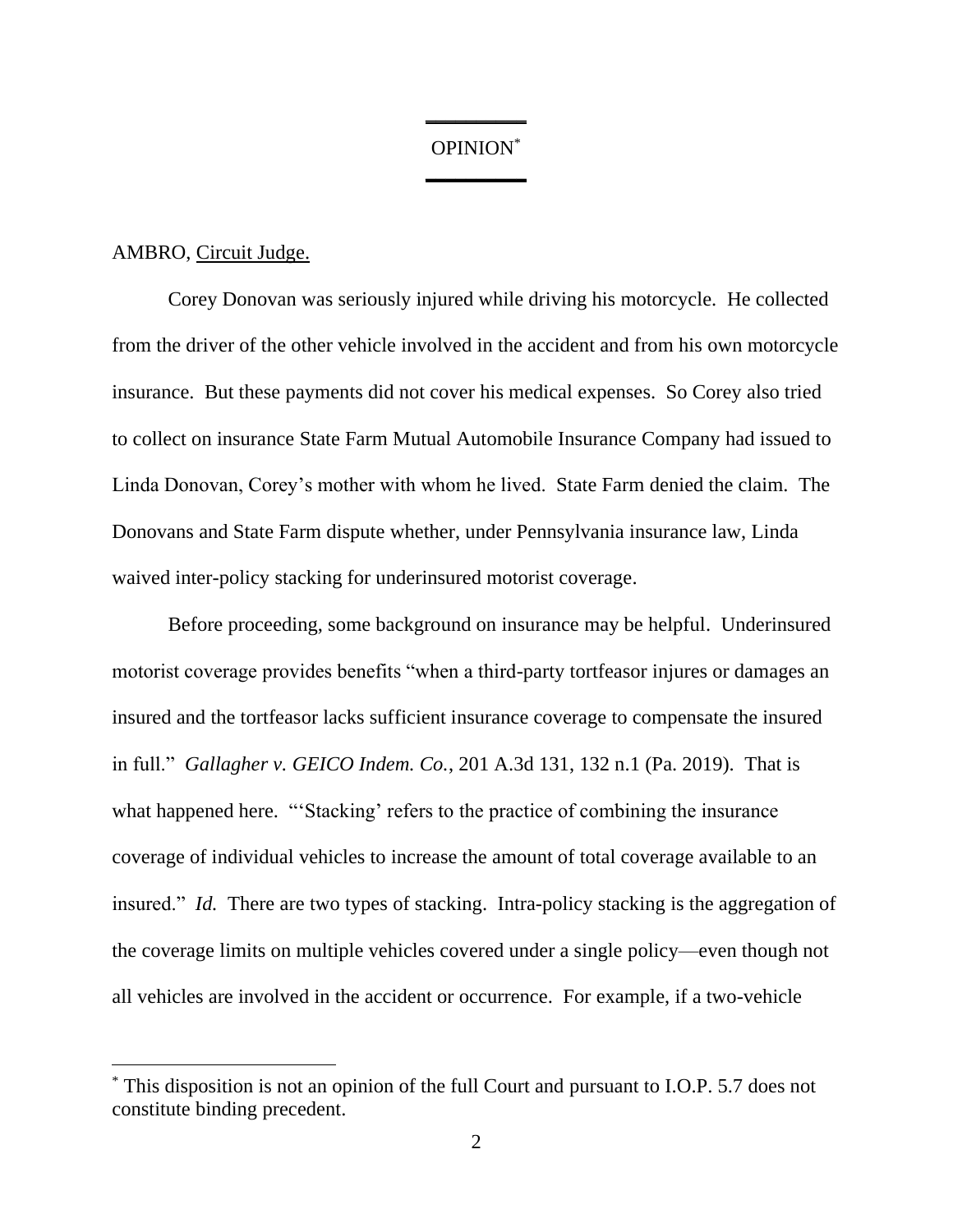policy provided \$50,000 in coverage for each vehicle, intra-policy stacking would allow the insured to make a claim of up to \$100,000. In contrast, inter-policy stacking is the aggregation of coverage limits for vehicles insured under separate policies. Here the dispute is about inter-policy stacking: Can Corey collect under both his motorcycle insurance and Linda's automobile insurance?

Because this dispute is one of state law, we certified three questions to the Supreme Court of Pennsylvania. Its ruling is dispositive on all issues raised on appeal, and so we will affirm the District Court's grant of summary judgment to the Donovans.

**I.**

The parties agree on the relevant facts. After Corey's injuries from the motorcycle accident, he settled with the driver of the other vehicle for \$25,000—the liability limit of that driver's insurance policy. Corey also made a claim for underinsured motorist benefits on a motorcycle insurance policy State Farm had issued to him. It paid Corey the \$50,000 policy limit.

Corey then made another claim for underinsured motorist benefits under the automobile insurance policy Linda had from State Farm (hereinafter "the Automobile Policy"). It covered three vehicles (none of which was the motorcycle) and offered underinsured motorist benefits up to a limit of \$100,000. That policy also insured Corey as a resident relative.State Farm denied his claim for benefits under the Automobile Policy, explaining that Linda had waived stacked underinsured motorist coverage. Indeed, she had signed a waiver. It recited:

> By signing this waiver, I am rejecting stacked limits of underinsured motorist coverage under the policy for myself

> > 3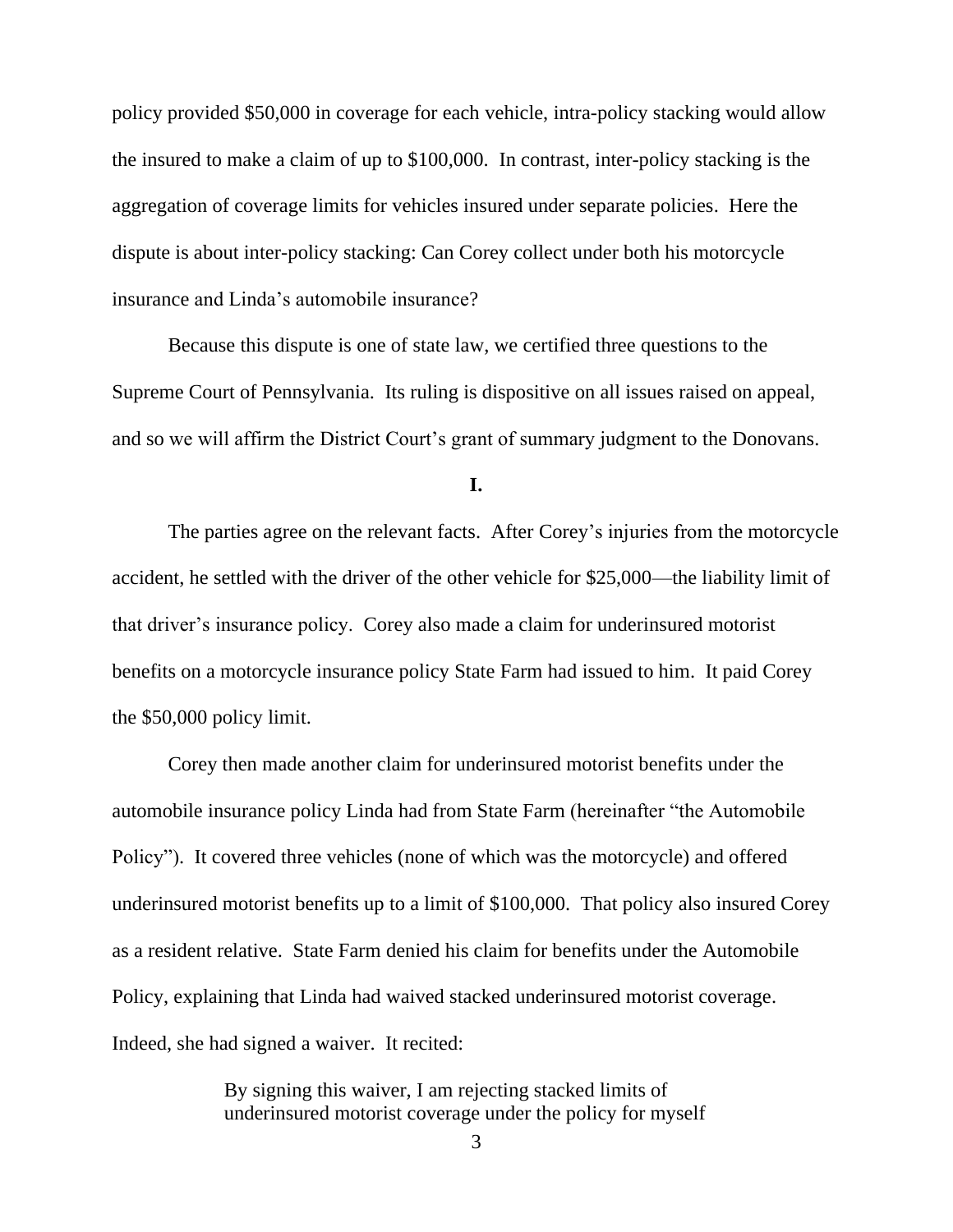and members of my household under which the limits of coverage available would be the sum of limits for each motor vehicle insured under the policy. Instead, the limits of coverage that I am purchasing shall be reduced to the limits stated in the policy. I knowingly and voluntarily reject the stacked limits of coverage. I understand that my premiums will be reduced if I reject this coverage.

J.A. at 237.This language was (and continues to be) mandated by § 1738(d) of Pennsylvania's Motor Vehicle Financial Responsibility Law. 75 Pa. Cons. Stat. § 1738(d)(2). In practice, an insured can waive stacked coverage in exchange for a reduced premium.

Two other provisions of the Automobile Policy are relevant. First, it contained a "household-vehicle exclusion" that stated "THERE IS NO COVERAGE FOR AN *INSURED* WHO SUSTAINS *BODILY INJURY* WHILE *OCCUPYING* A MOTOR VEHICLE *OWNED BY YOU* OR ANY *RESIDENT RELATIVE* IF IT IS NOT *YOUR CAR* OR A *NEWLY ACQUIRED CAR*." J.A. at 391 (emphasis in original). Corey's motorcycle was not included on the declaration page of the Automobile Policy. Thus, if the household-vehicle exclusion is valid, it defeats his claim. Second, the Automobile Policy contained a "coordination-of-benefits provision" that explained:

> If Underinsured Motor Vehicle Coverage provided by this policy and one or more other vehicle policies issued to *you* [*i.e.*, Linda] or any *resident relative* [*i.e.*, Corey] by one or more of the *State Farm Companies* applies to the same *bodily injury*, then:

- a. the Underinsured Motor Vehicle Coverage limits of such policies will not be added together to determine the most that may be paid; and
- b. the maximum amount that may be paid from all such policies combined is the single highest applicable limit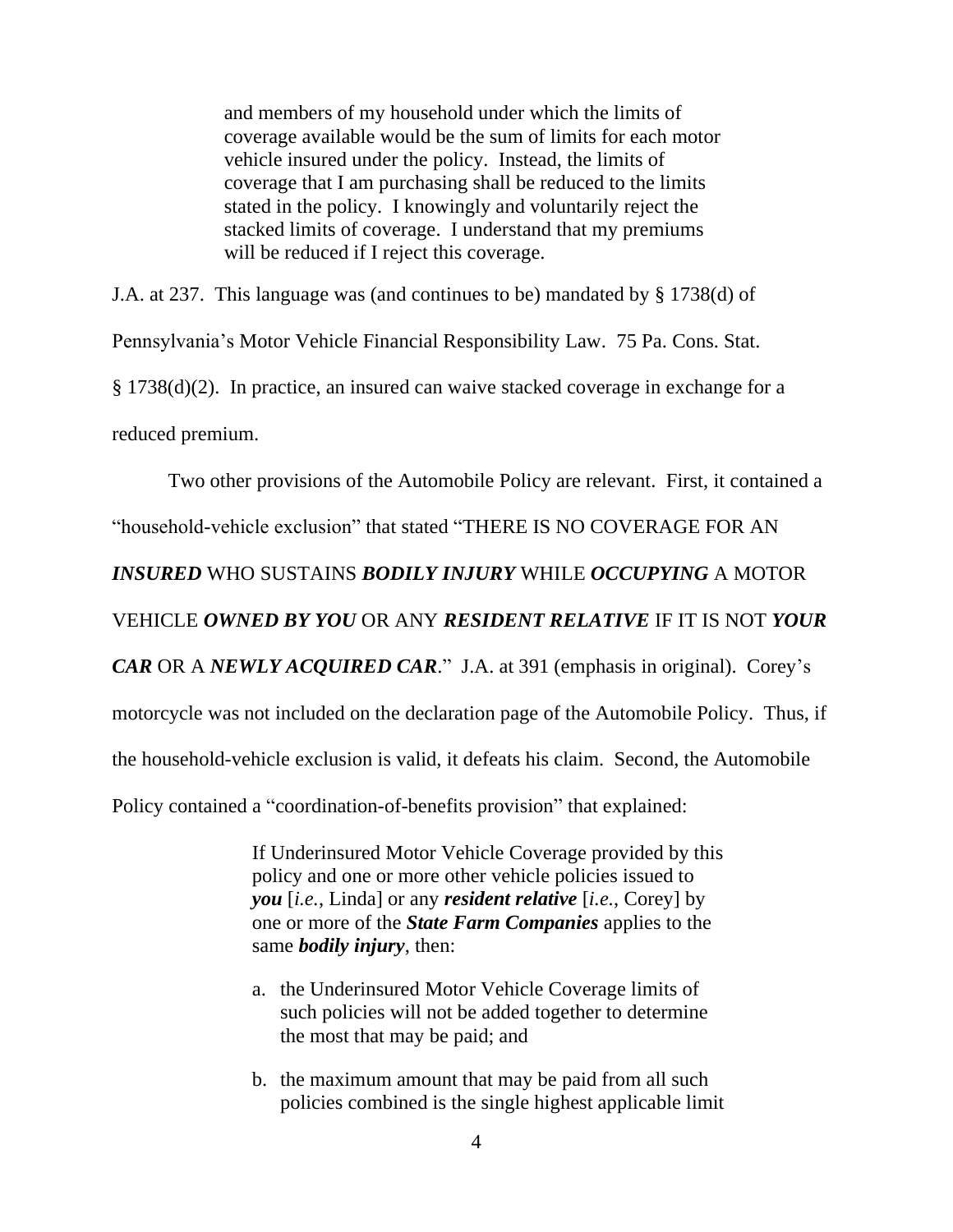provided by any one of the policies. *We* may choose one or more policies from which to make payment.

*Id.* at 392 (emphases in original). Translated into everyday language, this means that when an insured recovers on multiple policies issued by State Farm, his maximum payment is capped at the highest applicable coverage limit. If applicable here, this provision limits Corey to recovering at most \$100,000 (*i.e.*, the "single highest limit" provided by the State Farm policies) in total from his claims on the Automobile Policy and his motorcycle insurance. Since Corey already received \$50,000 from the motorcycle policy, he would be limited to a payment of \$50,000 from the Automobile Policy. The household-vehicle exclusion and the coordination-of-benefits provision are included in State Farm's non-stacking policies but not in its stacking policies. *Compare id*. at 388, *with id. at* 391–92.

Corey and Linda Donovan sued State Farm in the Court of Common Pleas of Philadelphia County seeking a declaration that Corey is entitled to underinsured motorist benefits under the Automobile Policy. After State Farm removed the action to federal court, the parties stipulated to the facts and cross-moved for summary judgment. The District Court granted summary judgment to the Donovans.

State Farm appealed and, at the suggestion of both parties, we certified this case to the Pennsylvania Supreme Court. It accepted the certified questions and issued a comprehensive opinion. *Donovan v. State Farm Mut. Auto. Ins. Co.*, 256 A.3d 1145 (Pa. 2021).

5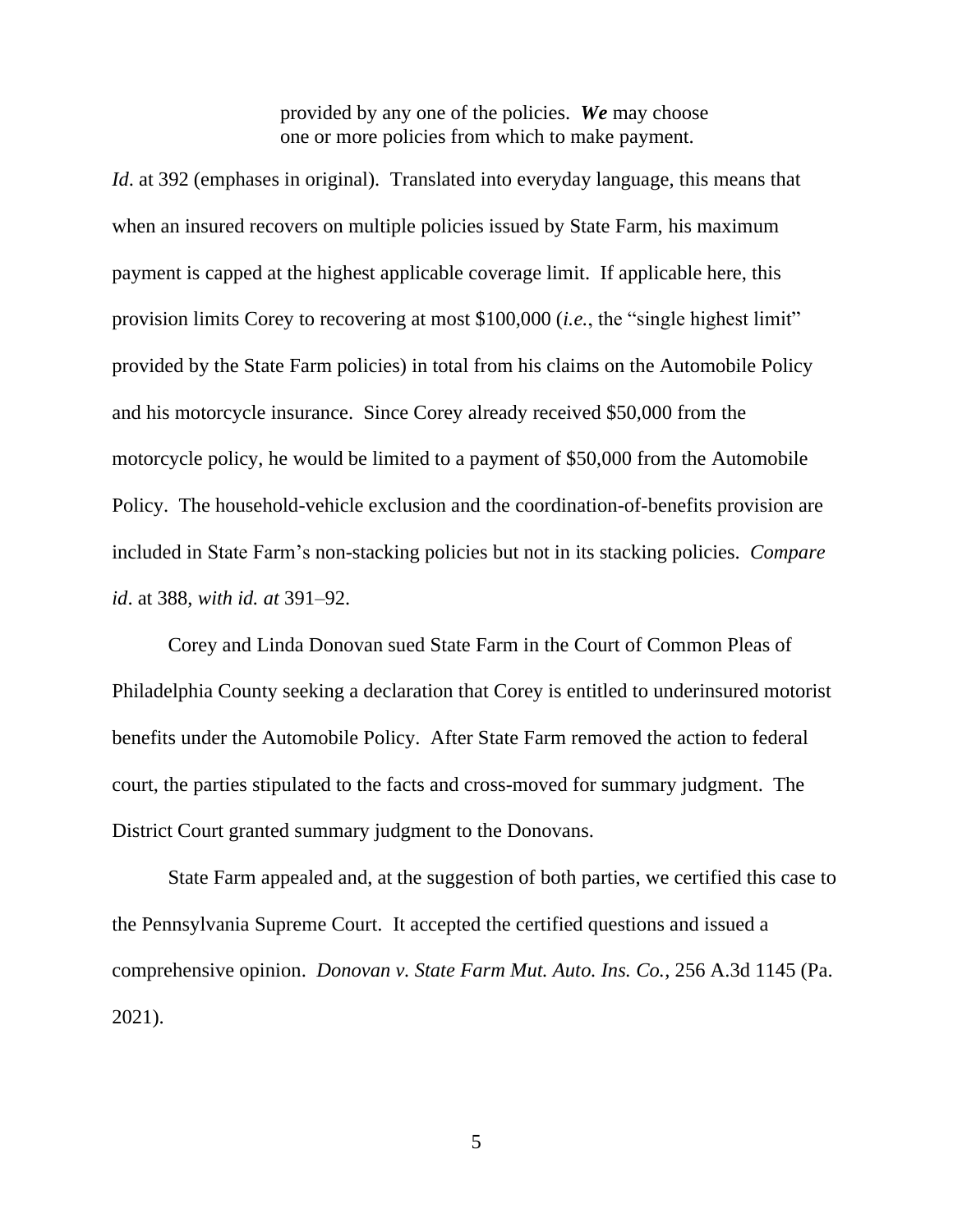State Farm contends: (1) the Automobile Policy contains a valid waiver of interpolicy stacking of underinsured motorist benefits; (2) alternatively, Corey cannot recover from the Automobile Policy because the household-vehicle exclusion applies; and (3) assuming Corey can recover from the Automobile Policy, it is limited to \$50,000 per the coordination-of-benefits provision. The Donovans respond: (1) any inter-policy stacking waiver is invalid, (2) the household-vehicle exclusion cannot function as a *de facto* waiver of stacked coverage, and (3) the lack of a valid waiver renders the coordinationof-benefits provision inapplicable.

We certified the following three questions to the Pennsylvania Supreme Court:

- 1. Is a named insured's signing of the waiver form set out at 75 Pa. Cons. Stat. § 1738(d) sufficient to waive inter-policy stacking of underinsured motorist benefits under Pennsylvania's Motor Vehicle Financial Responsibility Law, where the policy insures more than one vehicle at the time the form is signed?
- 2. If the answer to Question 1 is no, is a household[-]vehicle exclusion contained in a policy in which the named insured did not validly waive inter-policy stacking enforceable to bar a claim made by a resident relative who is injured while occupying a vehicle owned by him and not insured under the policy under which the claim is made?
- 3. If the answers to Questions 1 and 2 are no, is the coordination-of-benefits provision in the Automobile Policy nonetheless applicable, such that it limits Corey Donovan's recovery of underinsured motorist benefits under the policy to \$50,000, or does the lack of a valid waiver of inter-policy stacking render that provision inapplicable?

Pet. for Certification at 12–13.

On the first question, the Pennsylvania Supreme Court held no. It explained that

the § 1738(d) waiver provision's use of the singular in the phrase "under the policy"

means that the waiver is limited to intra-policy stacking in multiple-vehicle policies, such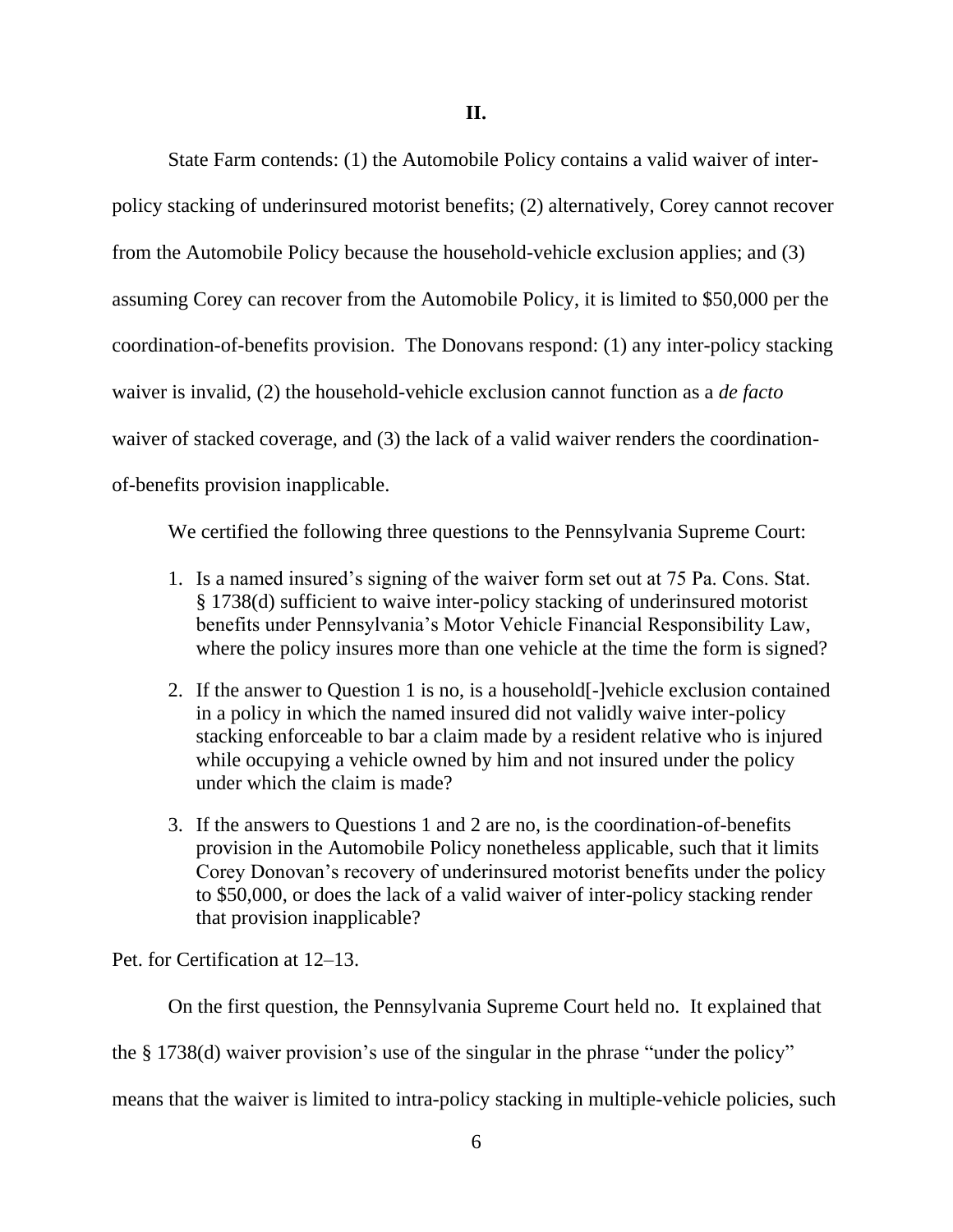as the Automobile Policy. *Donovan*, 256 A.3d at 1157; *see also Craley v. State Farm Fire & Cas. Co.*, 895 A.2d 530, 542 n.18 (Pa. 2006). In short, the plain language of the waiver appears, at least in the context of multiple-vehicle plans, to disclaim only stacking the coverage of the vehicles covered "under the policy." *See* 75 Pa. Cons. Stat. § 1738(d). Since the waiver does not mention other policies, it does not provide notice to insureds that they are also waiving inter-policy stacking.<sup>1</sup>

On the second question, the Court again held in the negative. It concluded that the household-vehicle exclusion is unenforceable here because, when there is no valid § 1738(d) inter-policy stacking waiver, another contract provision cannot function as a *de facto* waiver. *Donovan*, 256 A.3d at 1160 (citing *Gallagher,* 201 A.2d 131 (holding that the household-vehicle exclusion was unenforceable when there was no waiver of interpolicy stacking)). And finally on the third question, the Court held the coordination-ofbenefits provision was not a partial waiver of inter-policy stacking for the same reasons. *Id.* at 1162.

As a Court sitting in diversity, we must follow Pennsylvania substantive law as interpreted by its Supreme Court. *Crystallex Int'l Corp. v. Petróleos de Venez., S.A.*, 879 F.3d 79, 84 (3d Cir. 2018). This means if that Court has addressed a substantive legal question of state law, we apply its holding. Here, the opinion it issued to answer our certified questions governs. The Automobile Policy did not contain a valid waiver of inter-policy stacking. And neither the household-vehicle exclusion nor the coordination-

 $<sup>1</sup>$  The analysis is different for single-vehicle plans. In that context, stacking must refer to</sup> inter-policy stacking "because there [can] be no intra-policy stacking with only one vehicle on 'the policy.'" *Craley*, 895 A.2d at 542.